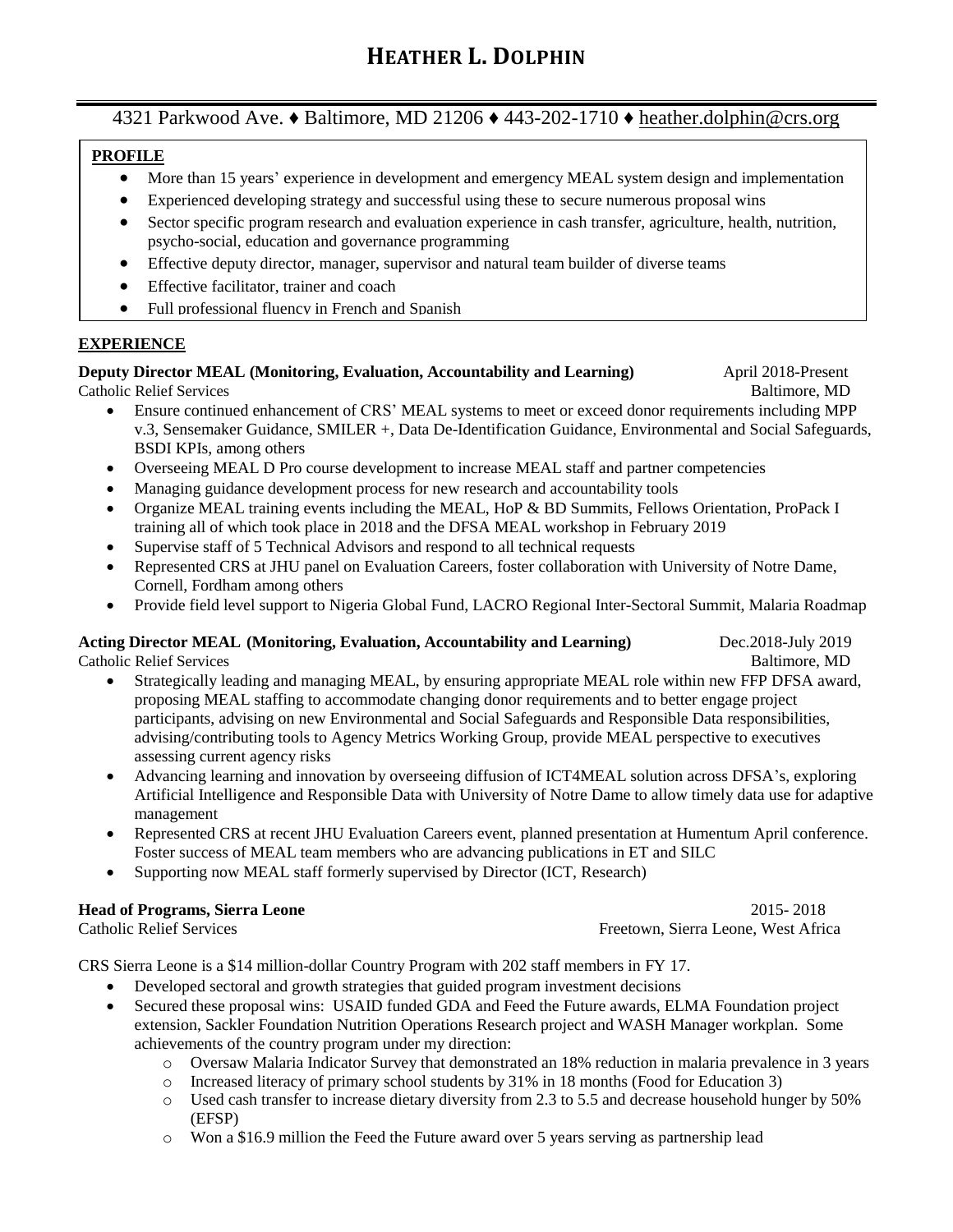- Secured 5 local education policy wins; 3 national school health and nutrition policies currently under review
- Oversaw budget management for a \$14 million/year country program budget
- Improved field staff competency across the country program in adult learning methods and facilitated specific staff capacity in markets, horticulture, Malaria, Health Systems Strengthening, WASH, Shelter and Settlement, and Monitoring Evaluation, Accountability and Learning (MEAL)
- Supervised, mentored and motivated diverse group of 5-10 direct reports from Chiefs of Party to national staff to fellow, providing tailored supervision based on needs and preferences assessment

# **Regional Technical Advisor (MEAL)** 2010**-**2015

Catholic Relief Services Dakar, Senegal, West Africa

- Provided technical assistance to support growth and improved program quality for staff and partners
	- o TA in proposal development contributing to DFID, USAID, USDA, BMGF, Global Fund wins
	- o TA to prepare M&E Plans for Global Fund projects in Guinea, Niger, Sierra Leone and Mali
	- o TA to establish operational MEAL systems (in 12 programs in 9 West African countries)
	- o TA to expose WARO MEAL staff to innovations and CRS-supported technology
	- o TA in emergencies: carried out Real Time Evaluations in Niger, Benin, Senegal and Liberia
	- o Operations research design and implementation
	- $\circ$  TA to design and ensure high quality evaluations via M&E Plans, SOWs, evaluation tools & reports
- Designed curriculum to support M, E  $&$  L activities
- Designed impact evaluations for USDA in Sierra Leone, Burkina Faso, and DFID in Niger and Mali
- Managed impact evaluations: 1) Resilience of Niger's PROSAN, and 2) Student literacy in SL.
- Advanced academic partnerships in the region with Cornell University, Tufts University, Tulane University
- Promoted MEAL agency initiatives: Resilience, MEAL Strategy, Policies & Procedures, Evaluative Thinking
- CRS Resilience Workshop co-organizer, Dakar, 2013

#### **Monitoring and Evaluation Manager** 2006-2010

Lutheran World Relief **Baltimore**, Maryland

- Improved accountability measures to board and donors by facilitating the adoption of an organization wide performance measurement system against new strategic plan
- Conducted a participatory evaluation of LWR's response to the 2004 Indian Ocean Tsunami
- Developed & implemented organization-wide M&E capacity assessment, provided concrete recommendations
- Technical trainings
	- o Trained LWR staff and consultants on LWR's project design, monitoring, and evaluation tools
- Tool development
	- o Designed LWR project evaluation framework for partners, evaluators and staff
	- o Piloted and shared with staff methodology for Most Significant Change approach

#### **Country Program Coordinator (2001-2003), Board Member** & **Committee Chair (2003-2006)**2001-2006

Project Minnesota-LeonLeon, Nicaragua

- Managed office and administered a portfolio of projects in consensus with community leadership.
- In charge of budget and reporting to donors according to organizational policies and regulations.
- Performance management of a portfolio 30 community development projects.
- Co-facilitated strategic planning process with stakeholders based on project evaluations
- Recruited staff and lead, managed and supervised staff and volunteers

# **Program Evaluation Intern**<br>
Summer 2005

Oxfam Great Britain Guatemala-Belize Adjacency Zone

• Conducted a baseline study of 4 indigenous communities along the disputed border between Guatemala and Belize regarding identification of economic production alternatives in the zone, indigenous rights, women's rights and community participation and leadership capacity building.

- 
- 
- 
- 
-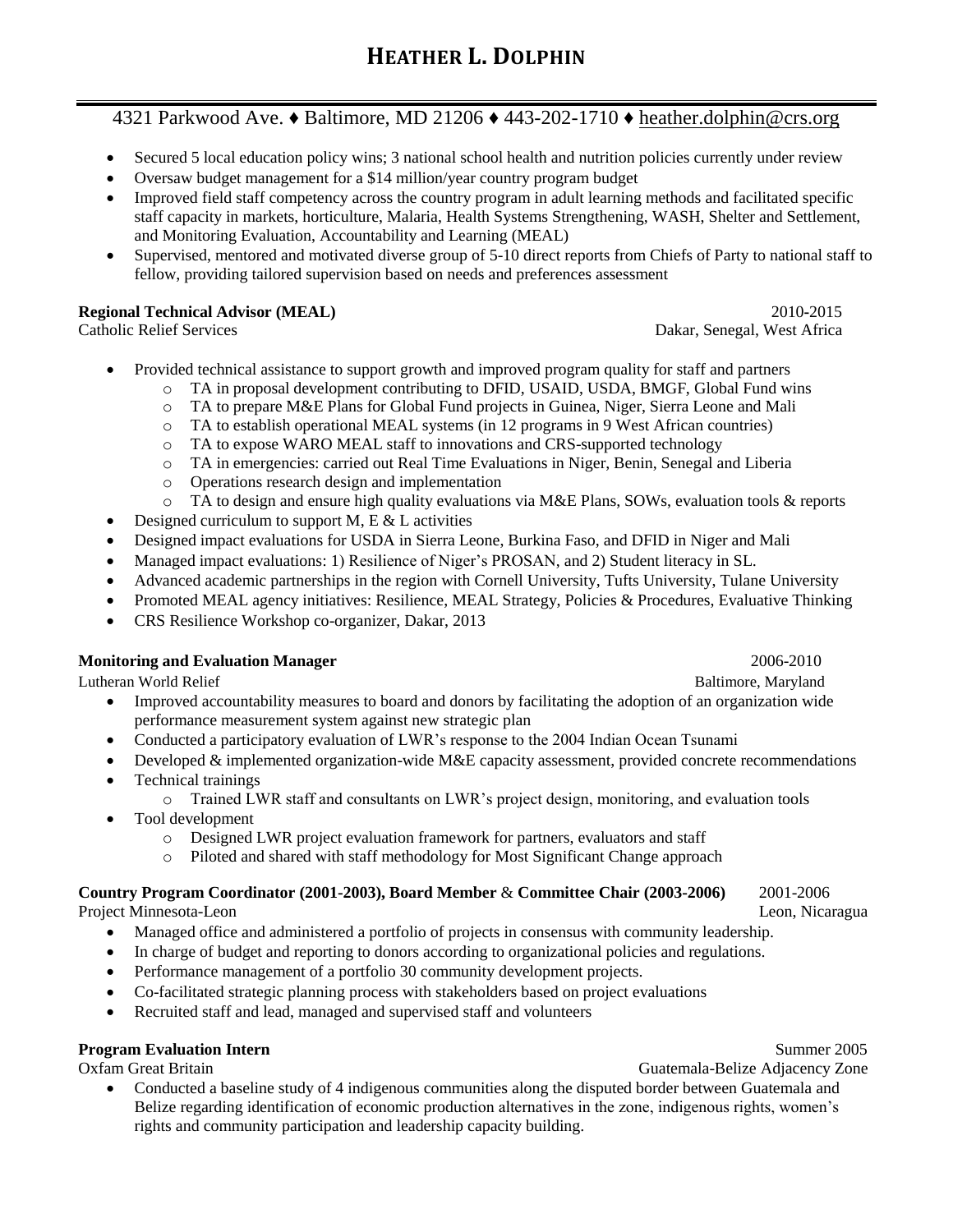- Trained and supervised community member interviewers.
- Created a database in Access to analyze responses.
- Facilitated a group session for a participation-focused analysis.
- Wrote and presented final report to Oxfam Great Britain.

# **Research Assistant** 2004-2006

State and Local Policy Program Humphrey Institute of Public Affairs Minneapolis, Minnesota

- Conducted a state wide survey to improve access to public transportation by needy populations.
- Conducted a nationwide electronic survey to learn about best practices for successful telework placement of veterans returning with disabilities from Iraq and Afghanistan.
- Participated in the analysis, report writing and presentation of findings.

# P**roject Management Contractor** 2004

American Express Minnesota American Express Minnesota

- Coordinated all aspects of event planning for 86 Financial Advice software application training events
- Scheduled trainers and provided necessary support.

# **Program Counselor Supervisor**2000-2001

Lutheran Social ServiceSt. Paul, Minnesota

- Created specialized programming for 8 developmentally disabled adult residents.
- Hired, trained and supervised 12 direct care staff.
- Ensured compliance with all state and federal regulations.
- Overall fiscal responsibility for payroll and budget.

# **Community Education Promoter** 1997-1999

- Fundraised \$18,000 and managed the construction of a community library.
- Established computer school, served as director. Developed curriculum and trained 2 teachers.
- Streamlined the management and organization of the local development association.

# **Assistant Supervisor and Researcher** 1994-1997

Center for Social and Behavioral Research, University of Northern Iowa Cedar Falls, Iowa

- Conducted 2,000+ interviews to collect data for state and nationally funded research.
- Managed sample and prepared nightly reports for the supervisor and director.

#### **Researcher** 1994

University of Northern Iowa Graduate College **Nanning, Guangxi, People's Republic of China** 

- 
- Designed research project examining perceptions of 36 Chinese female students embarking on careers in International Trade, collected data and co-authored article "This Job is not Suitable for a Girl!": Factors Contributing to Diversity in Career Choices Among Chinese Women Studying International Trade in Guangxi Province." with Catherine Farris (unpublished). Referenced in Farris, Catherine, Anru Lee and Murray Rubinstein, Eds. (2004) *"Women in the New Taiwan: Gender Roles and Gender Consciousness in a Changing Society*". Armonk, New York, London: M.E. Sharpe.
- Researched and installed permanent Traditional Chinese Medicine exhibit at University of Northern Iowa Museum.

# **PUBLICATIONS AND PRESENTATIONS**

- "Impact Evaluation of an Early Childhood Stimulation Intervention in Sierra Leone", Co-author of pending article, expected June 2019.
- "Niger Resiliency Study", presented at American Evaluation Association Conference from study contracted to TANGO International, October 2013.
- "Maximizing the Value of Cash for Work: Lessons Learned from a Land Recuperation Project in Niger," Program Quality publication from Catholic Relief Services, June 2012.
- "Real Time Evaluation Methodology Identifies Advantages & Challenges of Market Vouchers to Benefit Disaster Victims & Small-Scale Retailers" African Evaluation Association Conference Presenter, January 2012.

Peace Corps VolunteerVilla Elisa, Dominican Republic